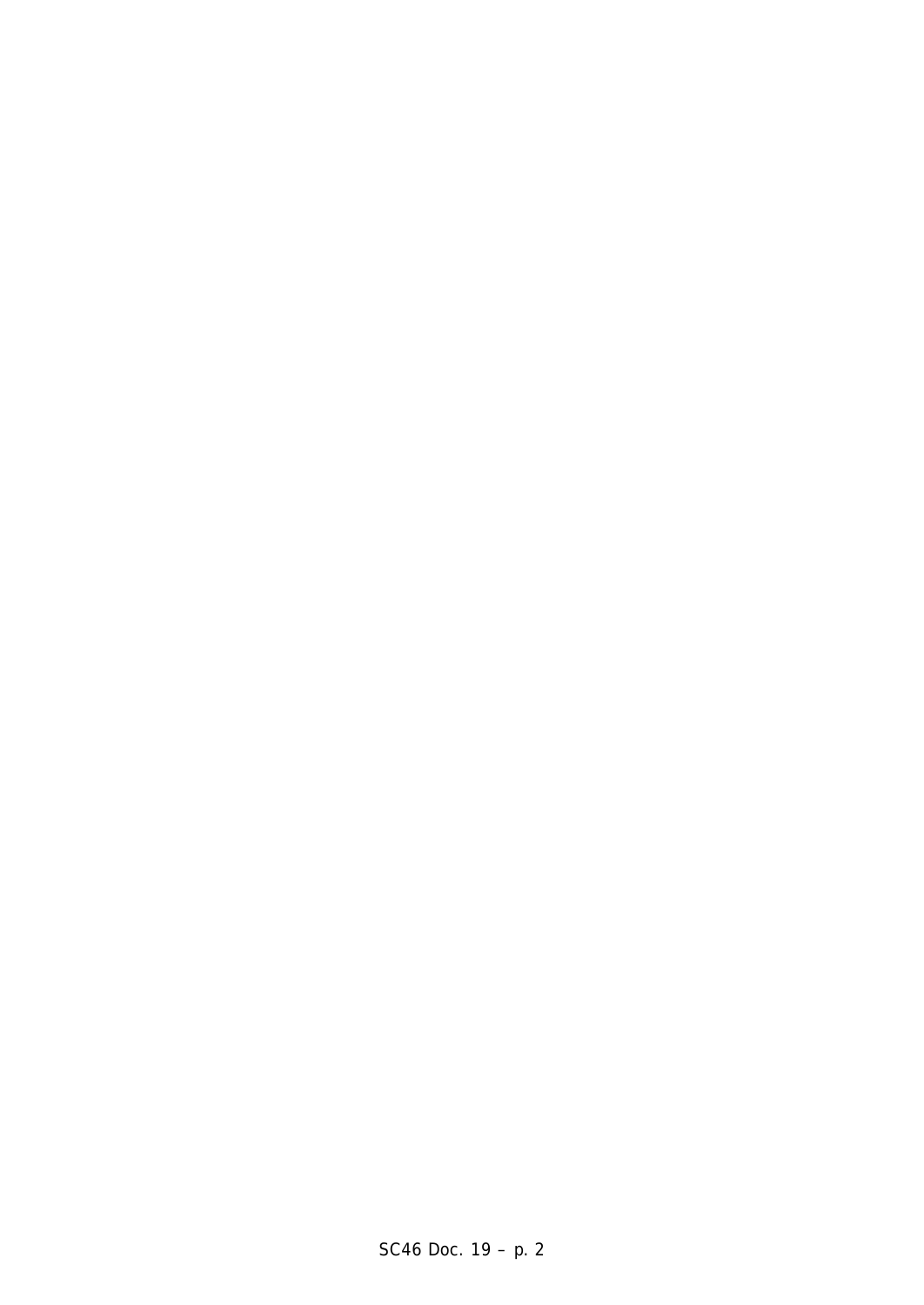### UNEP REPORT TO THE 46TH MEETING OF THE CITES STANDING COMMITTEE

#### **INTRODUCTION**

In line with paragraph 16 of the Agreement between the CITES Standing Committee and the Executive Director of UNEP of 20 June 1997, UNEP submits an annual report on its provision of – and support to – the secretariat, including implementation of the Agreement and the administration of the secretariat for consideration at each meeting of the Standing Committee and meetings of the Conferences of the Parties. Several of the reporting items below update the previous report presented to the 45th Meeting of the Committee in June 2001 (SC45 Doc. 7.3)

### **PART A: UNEP SUBSTANTIVE SUPPORT TO THE CONVENTION**

UNEP continues to deploy its technical and scientific expertise to facilitate the effective implementation of CITES and the other UNEP-administered global and regional environmental conventions.

#### Harmonisation of National Reporting

- 1. The series of pilot projects are being implemented in collaboration with UNEP-World Conservation Monitoring Centre. The pilots have also been agreed with the Secretariats of all the relevant conventions. So far resources have been provided mainly by UNEP. In November 2001 the Ramsar Convention Secretariat agreed to provide financial and in-kind support, focusing on the pilot projects in Panama and Indonesia. We are looking to the UNEP-administered conventions, including CITES, to provide similar support in 2002 and beyond. Each pilot project will be completed before WSSD and will produce the following:
- 2. A report (or reports) that would satisfy the reporting requirements under the biodiversity related conventions to which the country is a Party for a selected period.
- 3. A report on the national reporting mechanisms (institutional frameworks and information/data flow) for the biodiversity-related conventions and in some cases, state of the environment (SOE) reporting, including:
	- Description of the reporting mechanisms that exist and the information management systems used for the preparation of each report;
	- Description of the linkages between the reporting mechanisms for the biodiversityrelated conventions (and in some cases SOE reporting mechanisms);
	- Gaps in information and data existing in the country;
	- Recommendations, including the necessary actions to be taken by the Government, on how to streamline the national reporting under biodiversity-related conventions and, in some cases, including the linkages with SOE reporting mechanisms, can be ensured or improved;
	- Recommendations on how the information management system for the reporting can be improved, including possible information support from outside the country.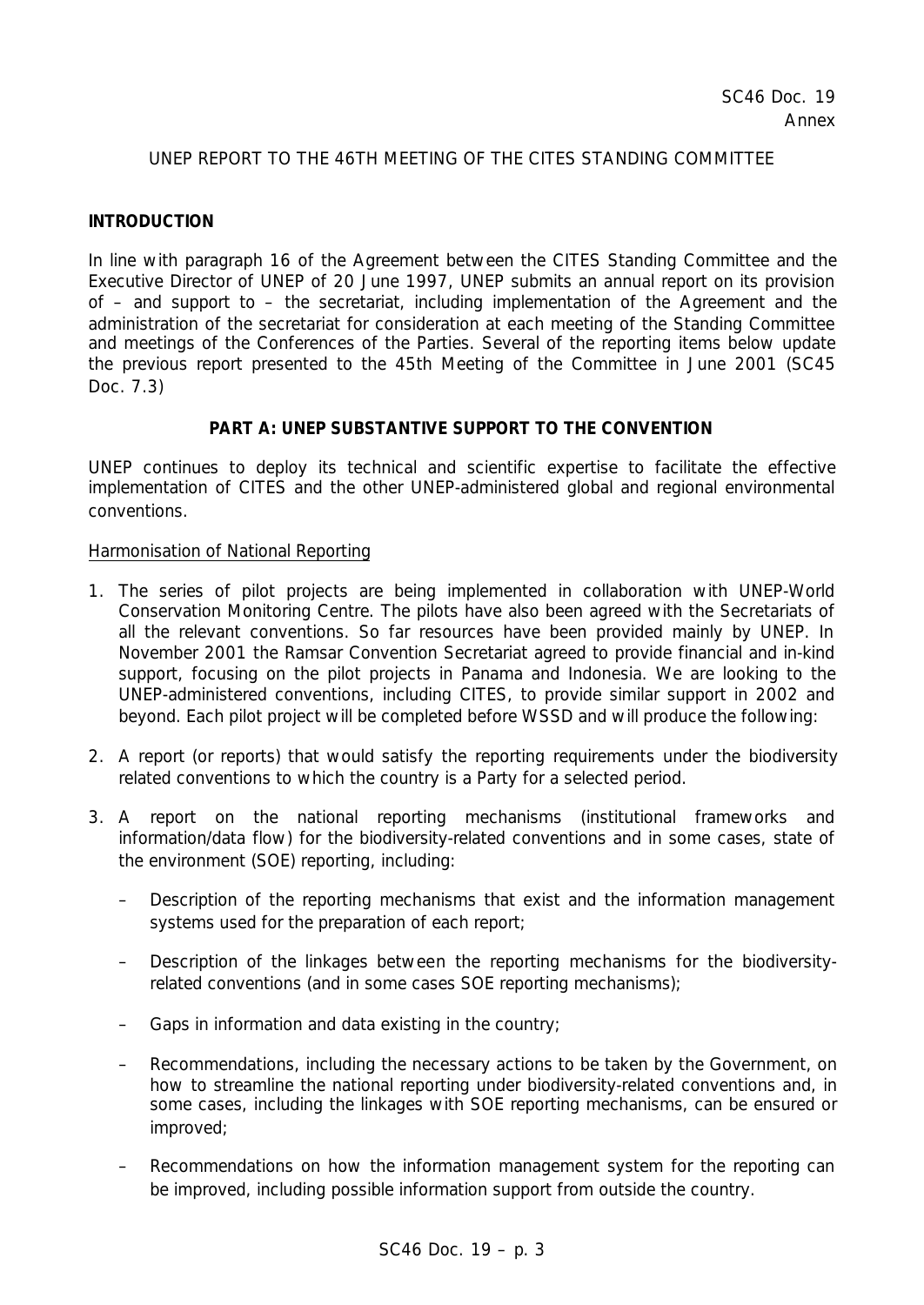- 4. Based on the outcome of the pilot projects the following outputs will be produced:
	- Preliminary consolidated reporting format for the global biodiversity-related conventions.
	- A set of guidelines on establishment of a co-ordinated national reporting mechanism for the biodiversity-related conventions.
	- A report on regional mechanisms for supporting the countries to fulfil the reporting requirements under biodiversity-related conventions: the case of Panama and Central America.
- 5. A paper on available results will be prepared for submission to the Global Ministerial Environment Forum in early 2002 with a view to further refining the paper as a part of UNEP's contribution to the World Summit on Sustainable Development. **Members of the CITES Standing Committee may wish to express views, including the financial support necessary to complete and follow up the project by applying the results more widely. UNEP are considering a project in 2003 in partnership with UNEP-WCMC to provide assistance to interested developing countries in particular on co-ordinating implementation of conventions at national level. UNEP have provisionally earmarked some funds for this but contributions from the MEAs will be essential to progress this in the follow-up to WSSD.**

## Cross-cutting Environmental Issues

- (i) Great Ape Support Project (GRASP)
- 6. The Executive Director of UNEP has given particular priority to fund-raising activities for relevant great ape conservation projects, and consequently announced the appointment of a team of Special Envoys for Great Ape Conservation. The team of world-renowned experts will be headed by Dr. Russ Mittermeier, President of Conservation International and Chair of the IUCN Species Survival Committee and includes Dr. Jane Goodall, chimpanzee expert and head of the Jane Goodall Institute, and Dr. Nishida Toshisada, chimpanzee expert and past president of the International Primatological Society. Dr. Richard Leakey, distinguished wildlife conservationist, has also agreed to take part in this initiative as an advisor to UNEP.
- 7. A reception to launch the campaign was held in Nairobi on 25 September and was well attended by representatives of various permanent missions, including some range states. Russ Mittermeier sent a video message accepting his nomination as Special Envoy and urged donors to support GRASP. Jane Goodall, Nishida Toshisada, CMS, CBD and CITES also gave messages of support for GRASP. The United Kingdom pledged substantial financial support to GRASP and publisher Dorling Kindersley pledged to donate one pound sterling to GRASP for every copy of their new "*Animal*" book sold over the Internet.
- 8. The Envoys will be assisted by a small team of experts who will visit each range state and obtain endorsements at the highest political level for improved protection, strengthened support for conservation and the preparation and adoption of National Great Ape Survival Plans. The first missions to range states have been completed and we have received reports on successful visits to the governments of Uganda, Gabon, Cameroon, Democratic Republic of Congo and Congo. Missions to Ivory Coast, Guinea, Indonesia and Malaysia will be completed in January 2002.
- 9. In addition to funding these technical missions, the Executive Director has set aside UNEP funding to catalyse the initiative and support various urgently needed actions in the range states. On the advice of the Envoys to promote some "quick win" projects, UNEP is supporting a campaign to engage the private sector for chimpanzee conservation in West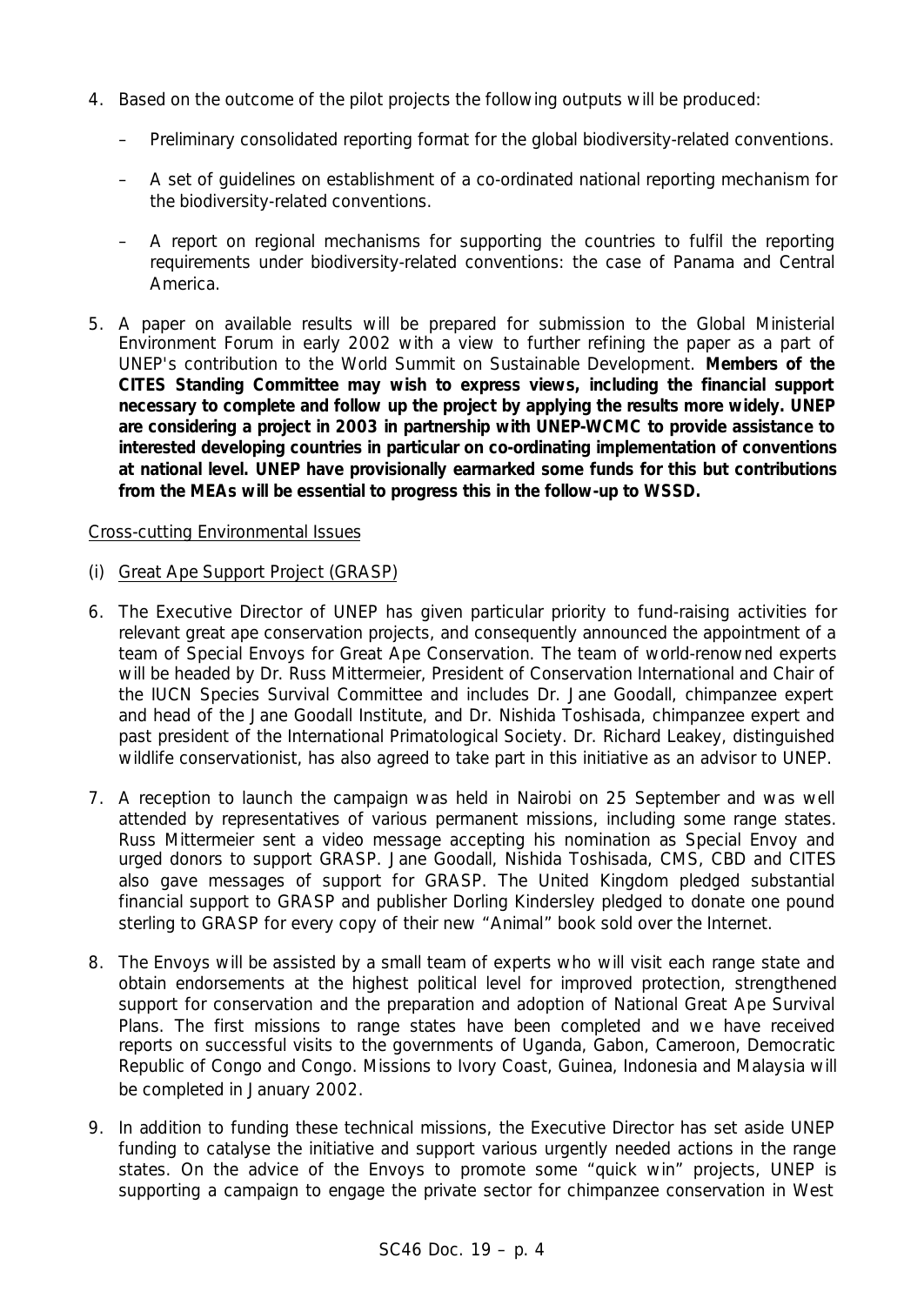Africa with the *Wild Chimpanzee Foundation*; a public relations campaign for orangutan conservation with the *Orangutan Foundation*; and Cross River Gorilla conservation programmes in the Afi Mountain Wildlife Sanctuary in Nigeria with *Fauna and Flora International*.

- 10. **UNEP has been preparing over the last month a draft Strategy for the implementation of GRASP. Comments on the draft have been sought from CITES, and all other partners (at the time of writing CITES' views were still awaited).**The Strategy will guide UNEP's work (and that of GRASP as a whole) between 2001and 2005; form the basis for a revised joint funding submission with UNESCO to the UN Foundation; provide a framework agreed with the Envoys and government and NGO partners; and finally, act as a promotional document aimed at a wider governmental and public audience. The final version will be illustrated. UNEP are planning a major media event early in 2002 to publicise the strategy and the related issues of forest conservation and poverty reduction.
- 11. UNEP-WCMC will undertake an assessment and compilation of existing knowledge of the great apes and their habitats, with a view to producing a major awareness-raising publication in 2002. The assessment/atlas will include a survey of existing knowledge on great ape populations, ecosystems and pressures in the socio-economic context. This product will become a fundamental resource of information for national and international planners, conservationists and others seeking to ensure the survival of the great apes in the long term. It will also serve as a primary resource for more concise and attentiondemanding secondary products for decision-makers, educators and others. In addition to the main report, which is envisaged for publication in book form, we envisage products on the Internet, school packs, posters and displays as possible eventual products.
- 12. **UNEP are anxious to ensure that CITES can both contribute to GRASP as its focal point for international and related trade issues both in bushmeat and live specimens. The recent issue involving the death of a chimpanzee and a gorilla intercepted in international trade has caused considerable concern amongst GRASP partners, and UNEP are looking to the CITES Standing Committee to assist the Secretariat in preventing any further, damaging incidents of this type. Standing Committee Members are also invited to consider whether they can consider providing external donor support to GRASP, or direct to the projects undertaken by NGO and other GRASP partners. UNEP would like to record its thanks to the UK and Norway for the financial assistance already promised.**
- (ii) Conservation and Sustainable Use of Caspian Sturgeon
- 13. As the Standing Committee was previously informed, the Caspian Littoral States issued in June 2001 a joint declaration promising to take immediate measures on sturgeon protection and management as a result of a meeting organised by UNEP. UNEP achieved its immediate objectives, which were to facilitate a co-ordinated approach by Intergovernmental bodies (including UNDP, CITES and CEP) and the littoral states to prevent a crisis which could have led to contentious trade bans and further damage to sturgeon conservation. In June 2001, the CITES Standing Committee, taking account of the "Geneva Declaration", agreed further measures to safeguard sturgeon populations, including a moratorium on further harvesting this year. UNEP remains watchful and is encouraging the financing of improvements to sturgeon management and harvesting in the region. **If necessary UNEP would act on advice from CITES and CEP to re-convene the special meeting of international agencies that helped to lay the groundwork for the decisions and action agreed at the 45th Standing Committee.**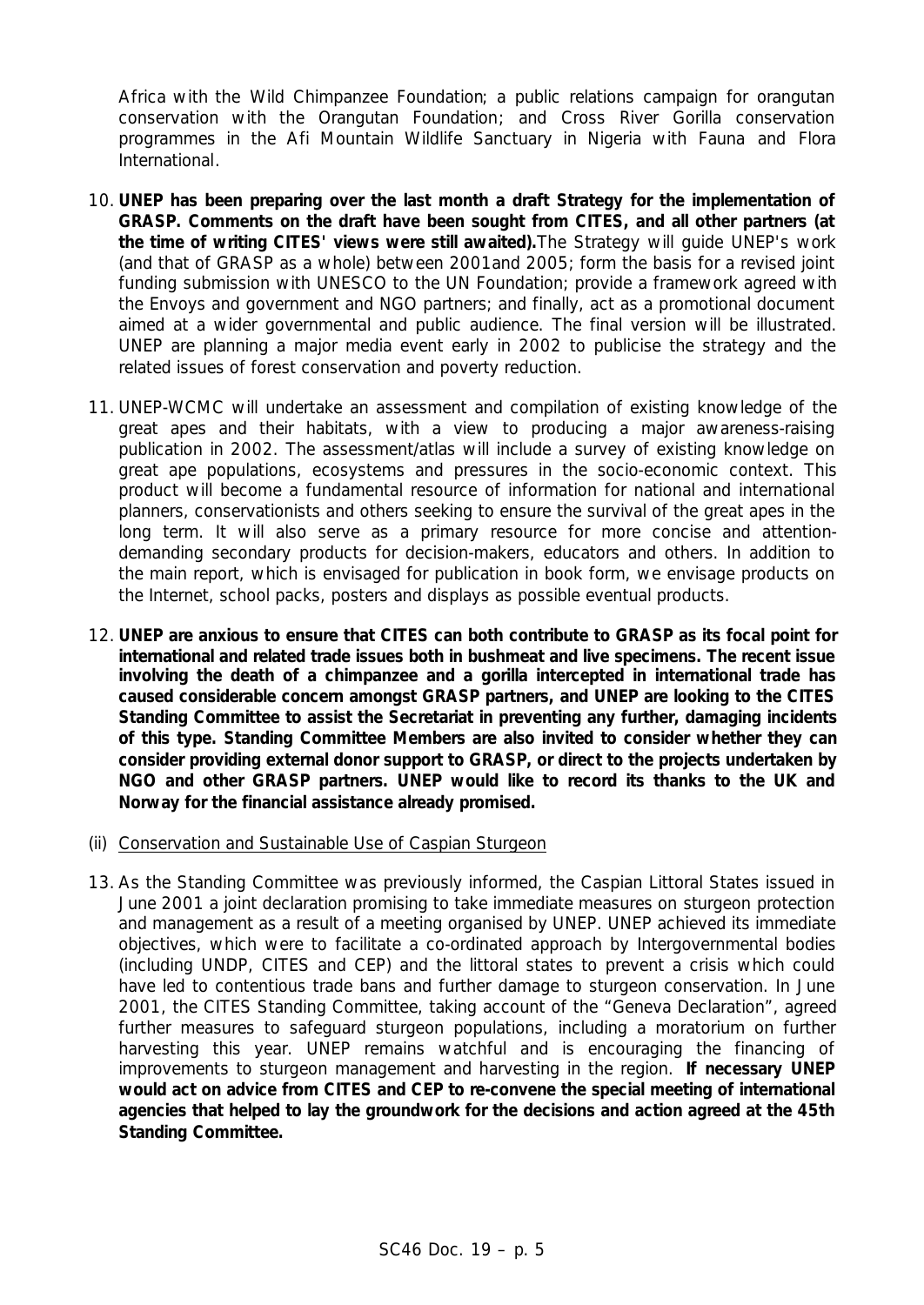## (iii) World Customs Organisation's "Harmonised Commodity Description and Coding System"

- 14. A workshop on "Codes, Contraband and Cooperation: Working with Customs Authorities to Implement Environmental Treaties", convened by UNEP in Geneva in June 2001, served as a forum for the exchange of ideas and experiences among treaty Secretariats, customs authorities, non-government organizations and experts on the use of the WCO's harmonized System and on the issue of illegal trade in commodities of environmental concern. The workshop participants, which included a representative form the CITES secretariat, recognized the benefits of a coordinated approach among treaty Secretariats, and between Secretariats, implementing agencies, and the WCO in areas such as training, enforcement, exchange of information and awareness raising. Some activities that were suggested during the workshop included national and regional integrated training workshops when possible, preparation of integrated training materials where appropriate, and the development of links between MEA web-sites. A report on the workshop, including recommendations, is available from UNEP.
- 15. On 1 October 2001, UNEP's Division of Technology, Industry and Environment (DTIE) and Division of Environmental Conventions (DEC), acting on the recommendation from the June workshop, convened a meeting in Paris with the WCO, Secretariats of the Basel. CITES. Rotterdam and Stockholm Conventions, and the Montreal Protocol's Ozone Secretariat. The objective was to develop a plan of action to integrate the training of customs officers on several environmental treaties. A number of follow-up actions were agreed. Key among them are the appointment of a facilitator in UNEP/DTIE's offices in Paris to further cooperation among secretariats on integrated training, and the establishment of an Intersecretariat Task Force, which includes the Secretariat of CITES, to review progress on this initiative.
- 16. **UNEP offers to present an information note to the CITES Standing Committee on the workshop recommendations and integrated training of customs officials. UNEP is open to receiving comments with regard to its future involvement in integrated training, and suggestions with regard to additional action it might take on the recommendations from the June 2001 workshop.**

# Coral Reefs

- 17. Coral reef management is the responsibility of MEAs, UN organizations, Governments and NGOs. Following the major international coral meetings held in Maputo in November-December 2001,UNEP are considering whether they can help to improve the international governance framework for coral reefs, e.g. by exploring the opportunities for the MEAs with an interest in reefs to become more integrated in coral reef conservation at global and regional level, and by improving the operational effectiveness of the International Coral Reef Initiative (ICRI).
- 18. UNEP's Coral Reef Unit administers the International Coral Reef Action Network (ICRAN), a global partnership between Regional Seas agreements and programmes with international and non-governmental organizations and the scientific community. The main, action phase of ICRAN commenced in June 2001, supported primarily by grants from the UN Foundation (\$5m initially) and UNEP (\$1.3m in cash/kind). ICRAN's programme comprises complementary activities to spread good practices in coral reef management and conservation. On-the-ground action is combined with assessment and information to enhance effective management of user's actions and their impacts upon coral reefs. Public education is also a major component of ICRAN. For more information see http://www.unep.ch/coral/icran.htm.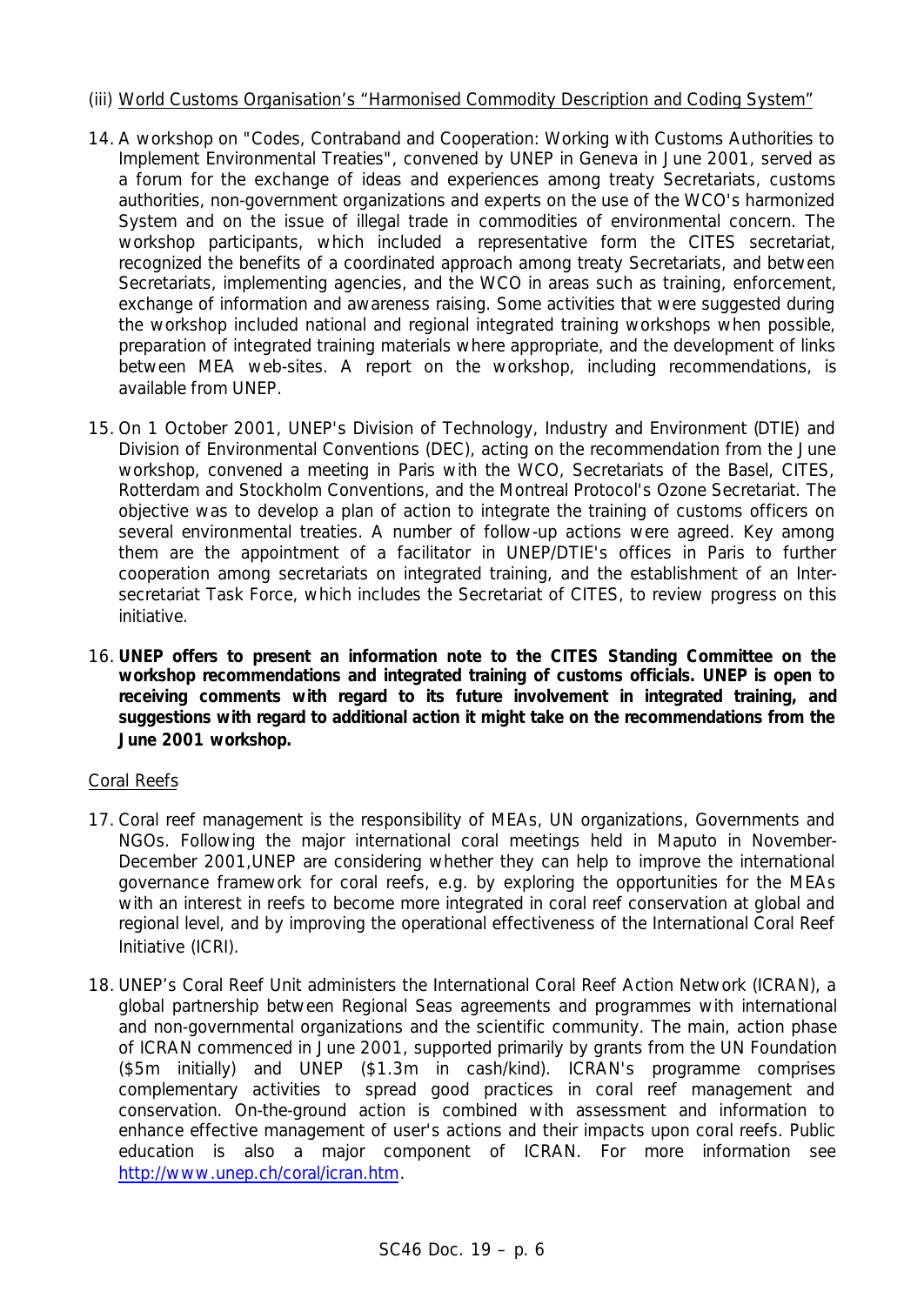- 19. One of the key uses of coral reefs is to supply the growing international demand to stock commercial and domestic marine aquaria. A number of coral species, as well as species such as dugongs which frequent coral habitats, are listed under CITES. It is therefore essential that close co-operation between ICRAN and CITES is fostered. **The CITES Standing Committee is invited to advise on how this could be achieved, for example through a co-operative agreement or the production of joint publications.**
- 20. In September 2001 UNEP-WCMC launched its World Atlas of Coral Reefs which will support ICRAN and the MEAs by providing a succinct and scientific "bible" for coral reef conservation over the next few years. The Atlas provides new estimates of the total area of coral reefs, globally and regionally, and highlights the threats to these significant resources for many tropical countries and islands.

### Tiger Conservation

21. UNEP remains strongly supportive of international efforts to conserve tigers, which are still severely threatened by illegal international trade as well as habitat loss. UNEP was represented at the General Assembly of the Global Tiger Forum held in New Delhi in November 2001, as well as the preceding International Symposium on the Tiger. UNEP were particularly encouraged by the presence at one or both of these meetings of almost all the tiger range states, and assisted by chairing a productive session dealing with intersessional cooperation and transboundary conservation. UNEP announced during the GTF General Assembly that they had established a focal point and liaison officer at UNEP's regional office in Bangkok for regional activities of the GTF (Mr. Per Sorensen).

### International Environmental Governance

- 22. In February 2001, the UNEP Governing Council adopted a decision on international environmental governance. This established an open-ended Intergovernmental Group of ministers or their representatives to undertake a comprehensive assessment of existing institutional weaknesses as well as future needs and options for strengthened international environmental governance. The report is to be presented at the next session of the Governing Council/Global Ministerial Environmental Forum (GMEF) in February 2002.
- 23. The three meetings of the Open ended Group of Ministers and Officials on International Environmental Governance have explored the rationale for rationalising, streamlining and consolidating the present system of MEAs. UNEP paper entitled " A Policy Paper for Improving International Environmental Governance among Multilateral Environmental Agreements: Negotiable Terms for Further Discussion" (presented at the meetings of the IEG in Bonn and Algiers) summarises these challenges in the context of the MEAs. These are: efficient use of collective resources--information, financial and expertise; reduction of duplication and overlaps; emphasis on programme and policy coherence; and averting uncoordinated sectoral initiatives. At the national level which is the focus of implementation of MEA activities, the concerns are for reduction of governments' burden of reporting under different MEAs; assisting governments in establishing priorities and allocating resources in an era of limited budgets; and supporting governments in co-ordinating preparations/monitoring to reinforce decisions taken under various MEAs and intergovernmental processes.
- 24. UNEP has initiated the process to prepare the report, involving all stakeholder groups among which are the MEA secretariats. Following the first consultation with the secretariats of the MEAs in Nairobi on 11-12 February, the second and third consultative meetings were held in New York on 18 April and through a teleconference on 4 July. The meetings reviewed papers for submission to the Inter-Governmental Meeting (IGM):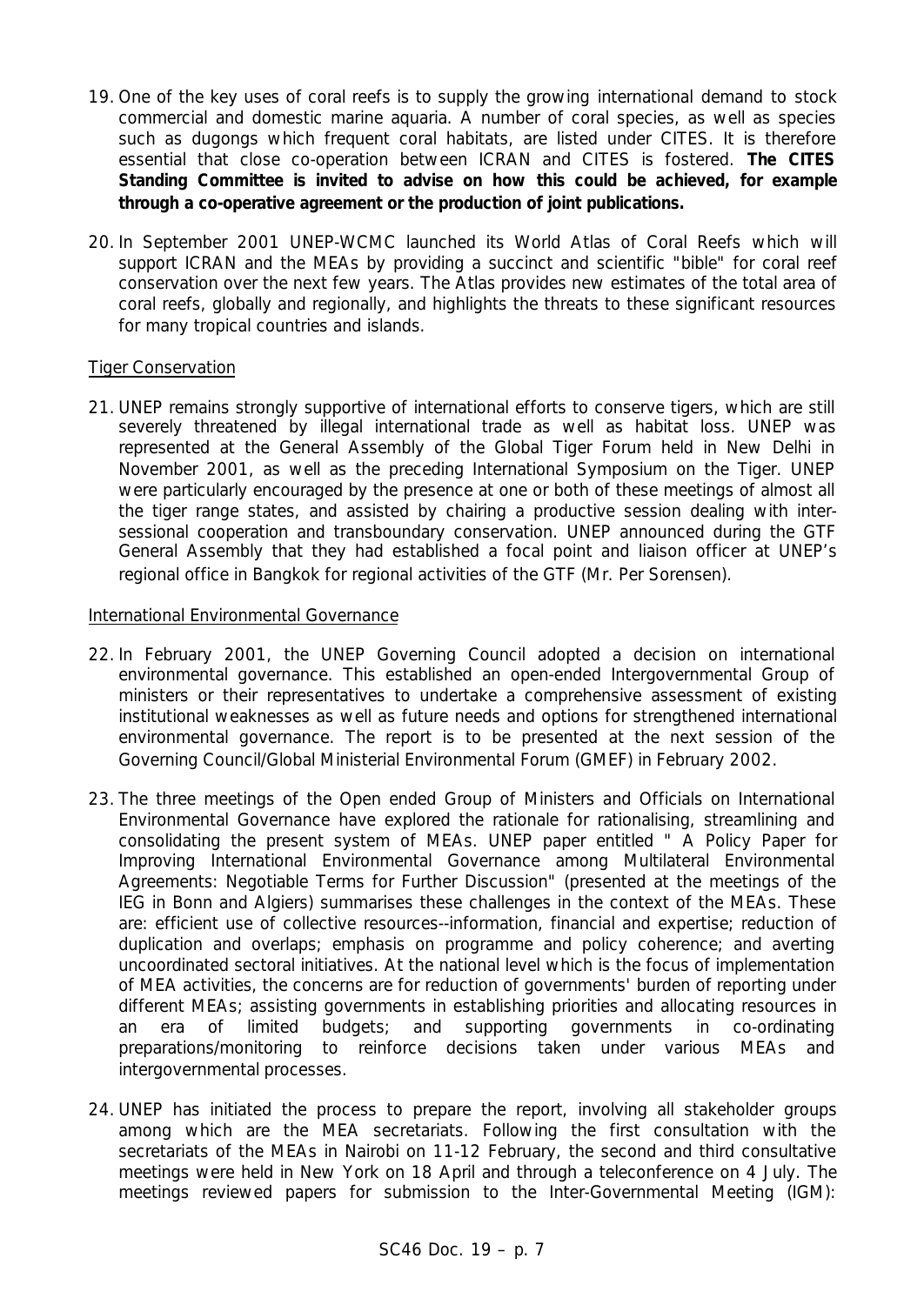UNEP/IGM/2/4 (Improving international environmental governance among multilateral environmental agreements: Negotiable terms for further discussion); UNEP/IGM/2/5 (Proposal for a systematic approach to co-ordination of multilateral environmental agreements); UNEP/IGM/2/INF/2 (The concept of a chemicals and waste cluster: an overview); and UNEP/IGM/2/INF/3 (International Environmental Governance: Multilateral Environmental Agreements). All these papers are available at UNEP's home page www.unep.org.

- 25. UNEP's vision of co-ordination hinges on a partnership approach among the multilateral environmental conventions, UNEP and other intergovernmental organisations in the implementation and operationalization of "4 Cs" – Co-ordination, Coherence, Compliance and Capacity building. The centrepiece of the co-ordination process will be the implementation of the conventions at the national level.
- 26. One approach that emerged from the debate at the third meeting of the IGM in Algiers, Algeria on 9-10 September 2001, is that of clustering. Clustering could take place either at the functional level (by bringing together the various functions undertaken by secretariats of multilateral environmental agreements such as capacity-building, compliance monitoring and so on), or at the programme level, (by bringing together multilateral environmental agreements dealing with related issues such as chemicals, biodiversity, regional seas and the like). UNEP has prepared a paper elucidating this approach and was presented at the fourth meeting of the IGM in Montreal in November 2001. **Views from Standing Committee members are welcome.**

### UNEP-WCMC World Atlas on Marine Mammals

- 27. The Global Plan of Action for the Conservation Management and Utilization of Marine Mammals (MMAP) was developed between UNEP and FAO as a non-legally binding instrument. It aims to promote the effective implementation of a policy for conservation, management and utilization of marine mammals that could be widely accepted by governments and the public. The MMAP was adopted by UNEP's Governing Council in 1984 and endorsed by the United Nations General Assembly in 1985. UNEP provides the Secretariat to the MMAP. The MMAP continues to be the only international instrument addressing the conservation of all marine mammals at the global level. There are many common needs and problems affecting marine mammals at this global scale. It is within the framework of UNEP's Regional Seas Programme and the MMAP, that UNEP is planning the production of a World Digital Atlas on Marine Mammals To create a global overview and information resource on the conservation and sustainable management of marine mammals.
- 28. The marine mammal atlas project proposes to publicise the status and characteristics of marine mammals species and to establish the means for on-going assessment and publication. A distributed digital repository would be the basis for producing a targeted publication in print, on CD-ROM/DVD and as maps-on-demand through the internet. Integration with UNEP.Net plus marine science data exchange communities using web mapping test-bed technologies. The UNEP World Digital Atlas on Marine Mammals will build on the 1993 UNEP/FAO publication 'Marine Mammals of the World'. The atlas will have a strong spatial dimension, providing maps for individual species (c. 120 species will be covered). The project will be carried out by UNEP-WCMC in partnership with the Government of Monaco (other partners to be added after feedback from sounding letters). UNEP/DEC will have overall responsibility for the development of the project. UNEP-WCMC would produce the atlas using biodiversity research, networking, analysis and presentation expertise in partnership with CBD, CITES, RAMSAR, CMS, UNEP Regional Seas Conventions and Actions Plans, IWC, IUCN Species Survival Commission (Cetacean and Sirenians specialists groups, Sea mammals research unit) FAO, ACCOBAMS, ASCOBANS,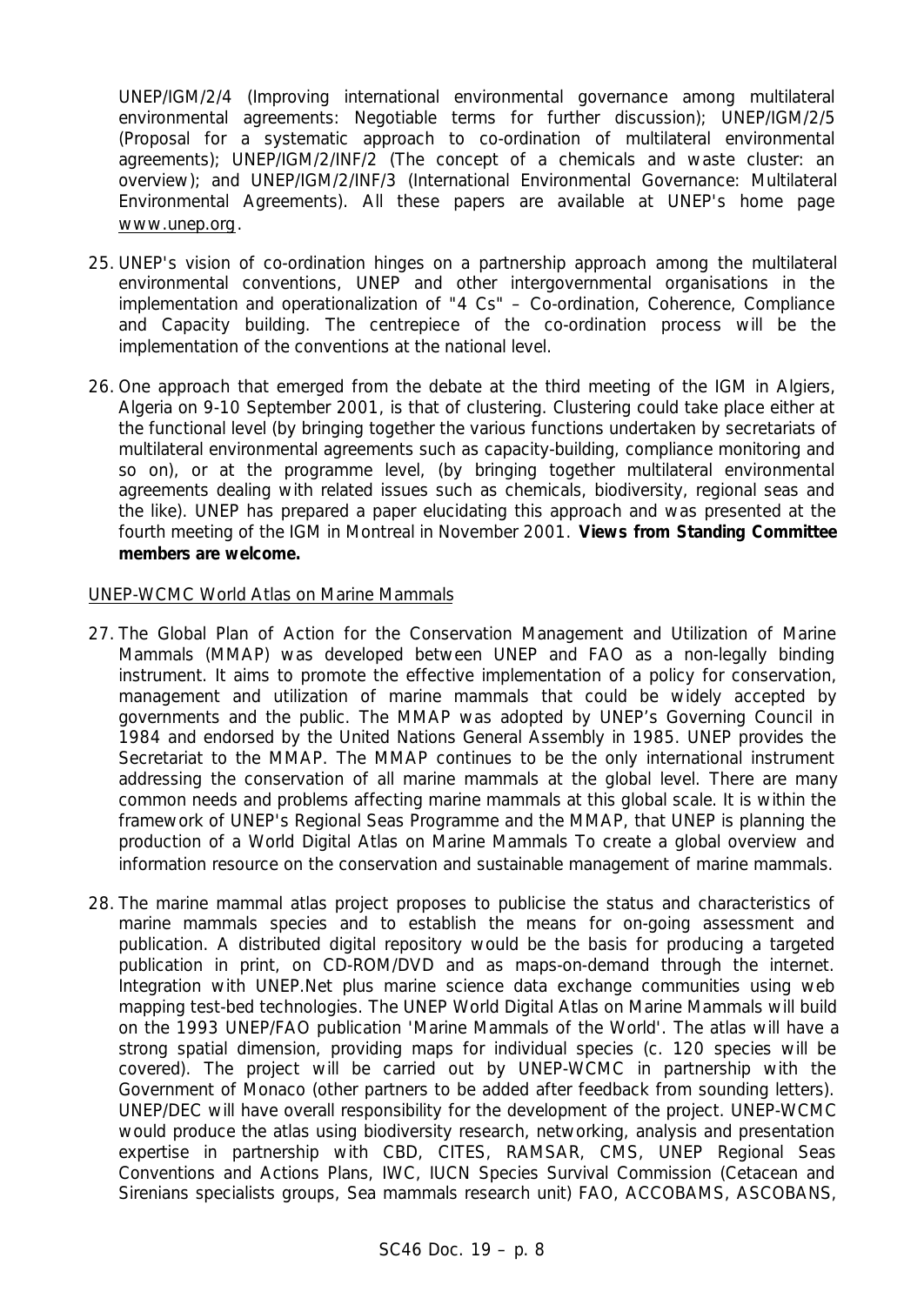The International Tuna Commission, UNESCO/IOC, the International Fund for Animal Welfare, Greenpeace, WWF, The Whale and Dolphin Conservation Society, IGBP, OECD and other interested partners. **Advice and possible donor assistance from Standing Committee members are sought.**

UNEP offer to host the Secretariat for the Memorandum of Understanding on the Conservation and Management of Marine Turtles and their Habitats of the Indian Ocean and South-East Asia

- 29. In July 2000, 24 States gathered in Kuantan, Malaysia, to negotiate and adopt a *Memorandum of Understanding on the Conservation and Management of Marine Turtles and their Habitats of the Indian Ocean and South-East Asia* under the auspices of the Convention on Migratory Species (CMS). The Memorandum seeks to conserve and replenish the populations of these six species of marine turtles through collaborative actions of the Range States.
- 30. In July 2001, the States concerned met in Manila and agreed the terms of an associated Conservation and Management Plan, consisting of 24 programmes and 105 specific activities. These focus on reducing threats, conserving critical habitat, exchanging scientific data, increasing public awareness and participation, promoting regional co-operation, and seeking resources for implementation of the Memorandum.
- 31. A small secretariat and an advisory committee will be established to help implement the provisions of the Memorandum. At the meeting in Manila, UNEP offered to co-locate the secretariat with its Regional Office for Asia and the Pacific and the East Asian Seas Regional Co-ordination Unit in Bangkok. UNEP believes that co-locating the secretariat with UNEP/ROAP and the EAS/RCU in Bangkok offers the opportunity to foster reciprocal technical, scientific and financial assistance because of existing relationships and geographical location. In addition to facilitating the administrative procedures necessary at the initial stages of establishment of a secretariat, the arrangement lends itself to additional in-kind and other support from donor Governments, for example in the framework of the UNEP Junior Professional Officer programme. UNEP offered some financial assistance for the first three years of the secretariat's operation, along with help in securing a Junior Professional Officer from one of the countries participating in this programme.

### Customs Officers' Training

32. Under the Multilateral Fund of the Montreal Protocol, UNEP DTIE's OzonAction Programme has launched a world wide national customs training to monitor and control Ozone Depleting Substances. The partnership with regional customs training institutions has been established to deliver more than 40 customs training programmes in as many countries. The Secretariat of the Basel Convention is already planning to hold training workshops at its regional centres, jointly with the Secretariats of CITES and the Montreal Protocol, Interpol, the International Maritime Organization, the Organization for the Prohibition of Chemical Weapons and UNEP. Similarly, other Secretariats are also exploring the possibilities of joint training.

#### Information support to Conventions by DEC/IUC

33. UNEP continues to provide media and information support to the CITES secretariat. Recent media activities have included producing a press kit and managing media relations for COP 11 and promoting press coverage of efforts to protect the tiger and Caspian sturgeon. IUC also helped the secretariat to produce a simple brochure explaining CITES to a general audience.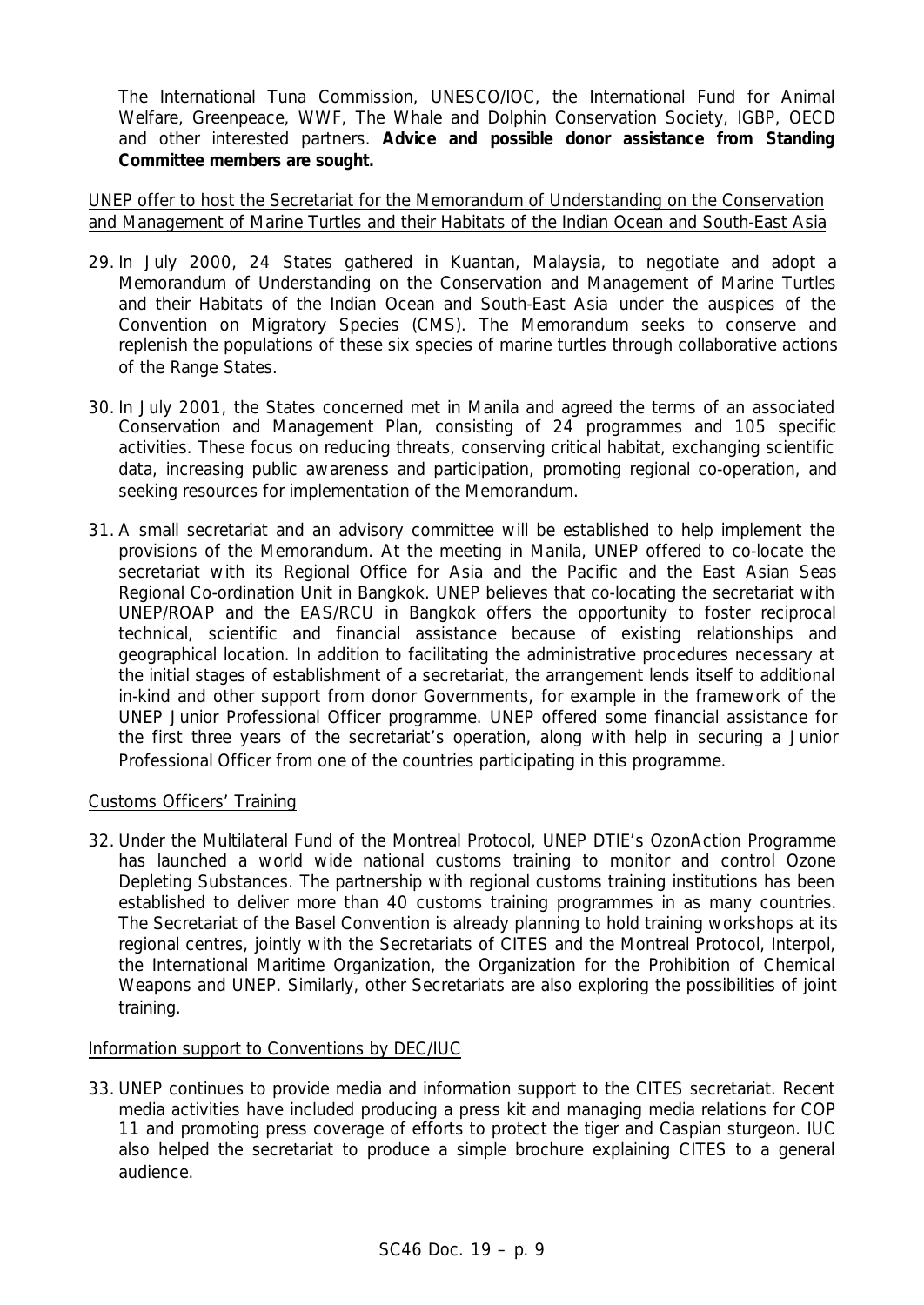### UNEP-WCMC Support to CITES

- 34. The UNEP World Conservation Monitoring Centre continues to provide technical and scientific support to the CITES Secretariat. Assistance is also provided, on request, to Parties that are unable to produce their own annual reports. The Centre maintains the CITES Trade Database, a database of information on trade in CITES-listed wildlife, compiled from the annual reports submitted by the Parties. This unique resource now contains over 4.5 million trade records and is regularly used to demonstrate trends and patterns of trade and to determine how well the Convention is being implemented. Regular outputs from the database are provided to the Convention's Technical Committees, to National Authorities, and to several organisations supporting the implementation of the Convention. A number of reports are also produced at UNEP-WCMC analysing different aspects of the trade according to geographic regions and/or species.
- 35. UNEP-WCMC's Species Conservation Database (SCD) continues to be up-dated and developed in order to assist the decision-making activities of the CITES Scientific and Management Authorities. Full details of the history of Appendix listing are maintained, as well as relevant information such as synonyms, common names and distribution data. Commissioned by, and under the guidance of the CITES Secretariat, the Centre is currently producing a tailor-made web interface for use of UNEP-WCMC's SCD according to the specific needs of the CITES audience.
- 36. In 2001 the latest editions of the *Checklist of CITES-listed species* and *Annotated CITES Appendices and Reservations* were produced, of particular importance to Parties unable to access the information over the Internet. This publication has already undergone a second reprint, and a CD-ROM version is currently being completed.

### The Lusaka Agreement on Co-operative Enforcement Operations Directed at Illegal Trade in Wild Fauna and Flora (Lusaka Agreement)

- 37. The Governing Council of the Lusaka Agreement on Co-operative Enforcement Operations directed at Illegal Trade in Wild Fauna and Flora held its 4th Session in Nairobi, Kenya on 23-24 July 2001. Among the decisions adopted during the Governing Council included the request to UNEP, in collaboration with Lusaka Agreement Task Force, to assist the Parties to the Agreement with the process of development, harmonization and strengthening of national wildlife management laws and regulations to undertake measures to assist and support the Parties in the capacity building programmes including institutional building. UNEP has prepared project proposals to enable it to solicit funds to execute the tasks as requested by the Parties to this Agreement. The process of the development and/or strengthening of wildlife laws and regulations will inevitably include and ensure the incorporation of the normative demands of the CITES and the Lusaka Agreement into the relevant national laws.
- 38. UNEP organized two training workshops for wildlife law enforcement officers in Uganda, one in Kampala on 16 October 2001 and another one in Entebbe on 19 October 2001. 22 and 27 participants respectively attended the two workshops. The workshops were primarily held to enable enforcement agencies and officers in Uganda to meet and be sensibilized to issues and problems affecting wildlife law enforcement. They also explore ways and means of developing a common approach to effectively enforce national wildlife laws and regulations which in turn ensure and facilitate the implementation of the Lusaka Agreement.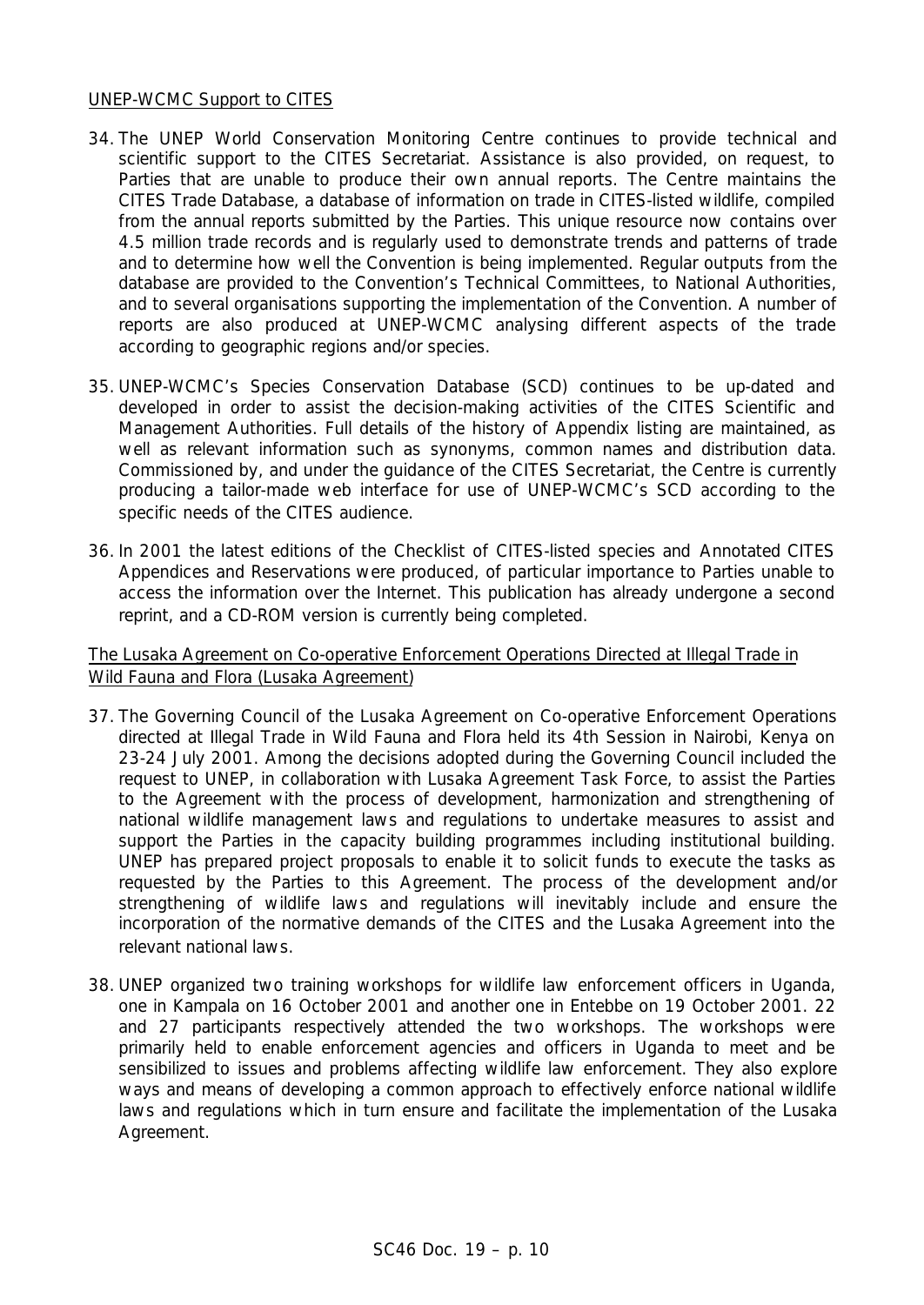39. More training programmes are envisaged during the first quarter of this year for law enforcement officers seconded by the Parties to the Lusaka Agreement Task Force based in Nairobi for the implementation of the agreement.

## UNEP Guidelines on Enforcement and Compliance with MEAs

- 40. To further maintain momentum, the 21st Session of UNEP Governing Council adopted on 9th February 2001 decision 21/27 regarding compliance with and enforcement of MEAs. The decision requested the Executive Director of UNEP to continue the process of the preparation of the draft guidelines on compliance with multilateral environmental agreements and on the capacity-strengthening and effective national environmental enforcement, in support of the ongoing developments of compliance regimes within the framework of international agreements. The Executive Director was also requested to undertake this process in consultation with Governments and relevant international organizations.
- 41. Further exchange of views on the draft text of the Guidelines was accomplished through two smaller but regionally and geo-politically balanced advisory groups meetings held in Nairobi from 13-15 November 2000 and in Geneva in from 27-29 August 2001. The members of these groups were identified from the focal point(s) identified by Governments. Also represented in this group were relevant environmental convention secretariats. Inputs from this group of experts were used to prepare the final text of the draft guidelines.
- 42. An intergovernmental working group of experts was subsequently constituted to which all Governments were invited to participate. 78 Governments were represented at the meeting of the intergovernmental working group of experts which took place at UNEP Headquarters at Nairobi from 22 to 26 October 2001. This working group of experts considered and finalized the draft guidelines with a recommendation that the Executive Director submit them to the Special Session of the Governing Council scheduled to meet at Cartagena, Colombia from 13 to 15 February 2002. Once adopted by the Special Session, UNEP's focus will be on its effective implementation. Its future implementation will also be executing UNEP Governing Council Decision 21/23 on the Programme for the Development and Periodic Review of Environmental Law for the First Decade of the 21<sup>st</sup> Century referred to above. The first priority of this ten-year Programme is the effectiveness of environmental law, namely, implementation, compliance and enforcement.
- 43. The draft guidelines were adopted unanimously and will be presented to the Seventh Special Session of UNEP Governing Council and the Global Ministerial Environment Forum (GMEF) scheduled to be held at Cartagena, Colombia from 13-15 February 2002 for its consideration and, possibly, adoption. For more detailed information on the guidelines please visit http://www.unep.org/DEPI/Compliance-and-Enforcement/.

# **PART B: UNON ADMINISTRATIVE SUPPORT TO THE CONVENTION**

# **INTRODUCTION**

The present document has been prepared by UNEP/UNON as part of its responsibilities for providing administrative support to UNEP/CITES. It provides information on the administrative aspects of the functioning of the CITES Secretariat.

44. UNON reviewed and cleared the financial and administrative papers prepared by the CITES Secretariat for the 46th CITES Standing Committee which will take place in Geneva 11 – 15 March 2002 with the understanding that all financial information will be updated a few days before the Standing Committee takes place.